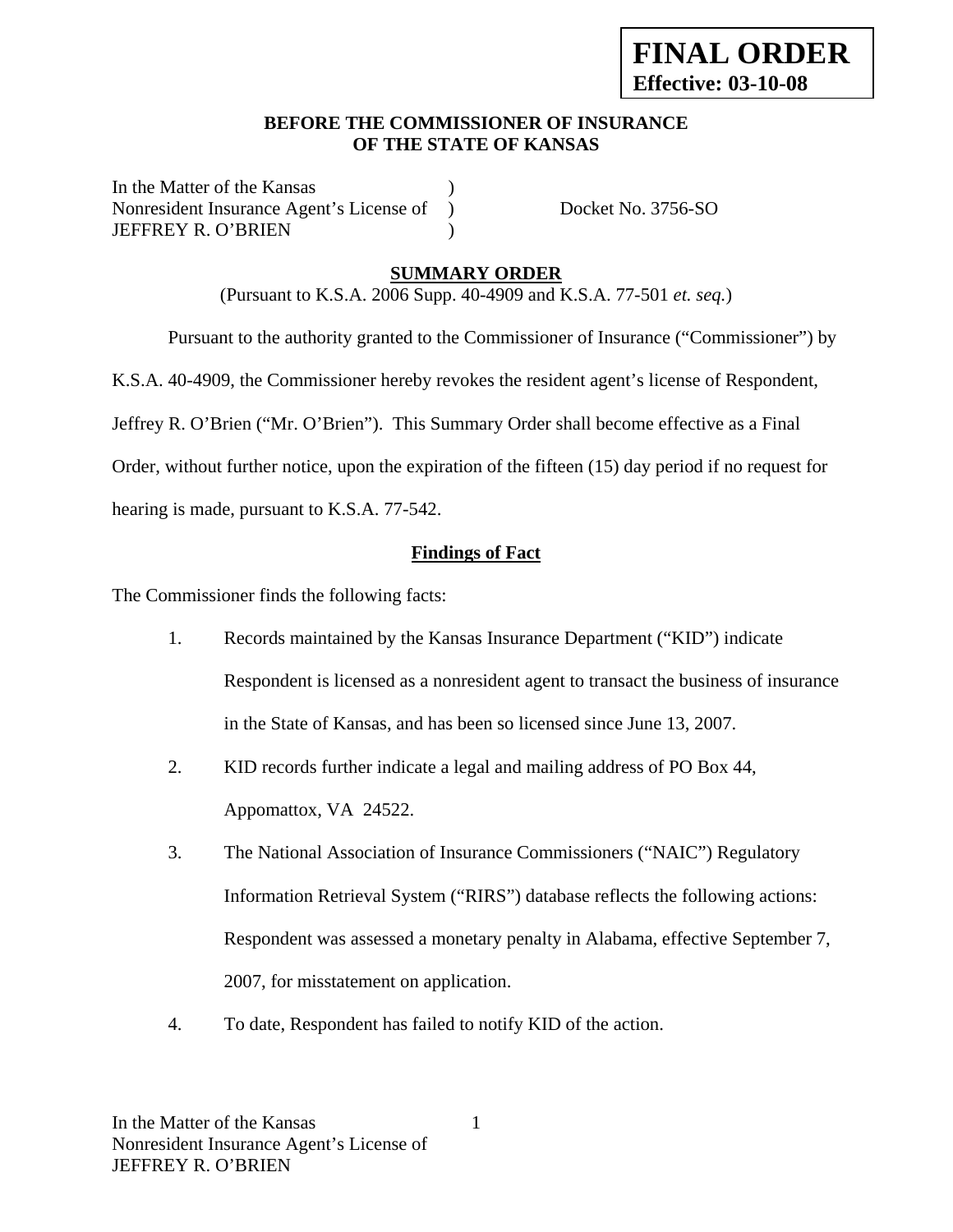5. On January 8, 2008 a letter was sent to Respondent from KID requesting information regarding the administrative action taken by the State of Alabama, to date, Respondent has not responded to the letter.

## **Applicable Law**

- 6. K.S.A. 2006 Supp. 40-4909 states, in pertinent part:
	- (a) The commissioner may deny, suspend, revoke, or refuse renewal of any license issued under this act if the commissioner finds that the applicant or license holder has:
		- (2) Violated
			- (A) any provision of chapter 40 of the Kansas Statues Annotated, and amendments thereto, or any rule and regulation promulgated thereunder;
			- (C) any insurance law or regulation of another state;
	- (b) In addition, the commissioner may suspend, revoke or refuse renewal of any license issued under this act if the commissioner finds that the interests of the insurer or the insurable interests of the public are not properly served under such license.
- 7. KA.R. 40-7-9 states, in pertinent part: Each person licensed in this state as an insurance agent shall report the following to the commissioner of insurance within 30 days of occurrence:
	- (a) Each disciplinary action on the agent's license or licenses by the insurance regulatory agency of any other state or territory of the United States.

# **Conclusions of Law**

8. The Commissioner has jurisdiction over Respondent as well as the subject matter

of this proceeding, and such proceeding is held in the public interest.

9. The Commissioner finds that Respondent's Kansas license may be revoked

because Respondent violated an insurance law or regulation in another state

pursuant to K.S.A. 2006 Supp. 40-4909(a)(2)(C).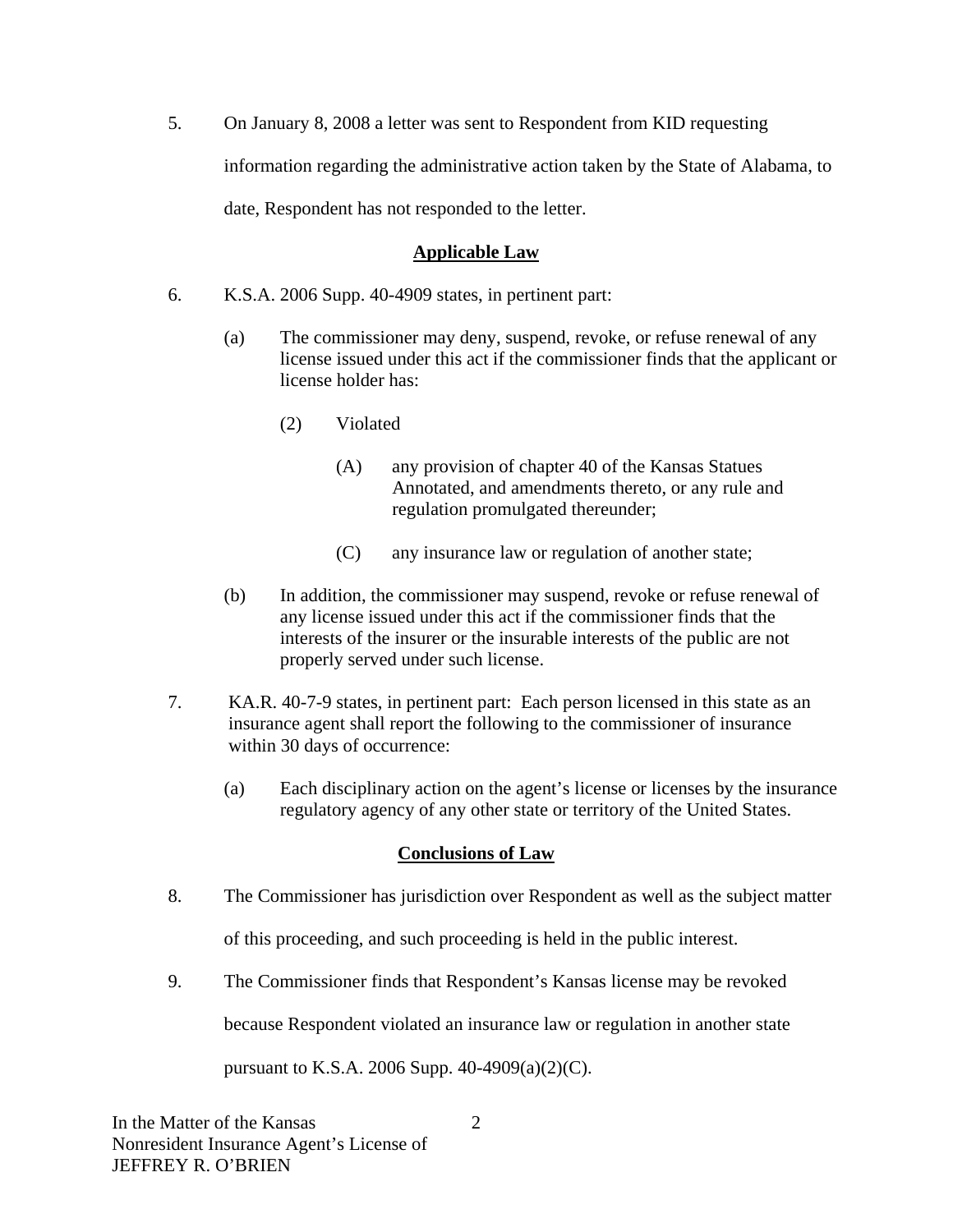- 10. The Commissioner finds that Respondent violated K.S.A. 2006 Supp. 40-  $4909(a)(2)$ (A) and K.A.R. 40-7-9 by failing to notify the Kansas Insurance Department of the disciplinary action taken by the State of Alabama Department of Insurance on September 7, 2007.
- 11. The Commissioner, therefore, concludes that good cause exists pursuant to K.S.A. 2006 Supp. 40-4909(a) and (h) to revoke or suspend Respondent's Kansas nonresident insurance agent's license.
- 12. The Commissioner concludes that Respondent's insurance agent's license may be revoked for the protection of the insurable interests of the public pursuant to K.S.A. 2006 Supp. 40-4909(b).
- 13. Based on the facts and circumstances set forth herein, it appears that the use of summary proceedings in this matter is appropriate, in accordance with the provisions set forth in K.S.A. 77-537(a), in that the use of summary proceedings does not violate any provision of the law and the protection of the public interest does not require KID to give notice and opportunity to participate to persons other than Jeffrey R. O'Brien.

#### **IT IS THEREFORE ORDERED BY THE COMMISSIONER OF INSURANCE THAT:**

1. The Kansas Nonresident Insurance Agent's License of JEFFREY R. O'BRIEN is hereby **REVOKED** effective the effective date of this Order.

2. **IT IS FURTHER ORDERED** that JEFFREY R. O'BRIEN shall **CEASE** and **DESIST** from the sale, solicitation or negotiation of insurance and/or receiving compensation deriving from the sale, solicitation or negotiation of insurance conducted after the effective date of this Order.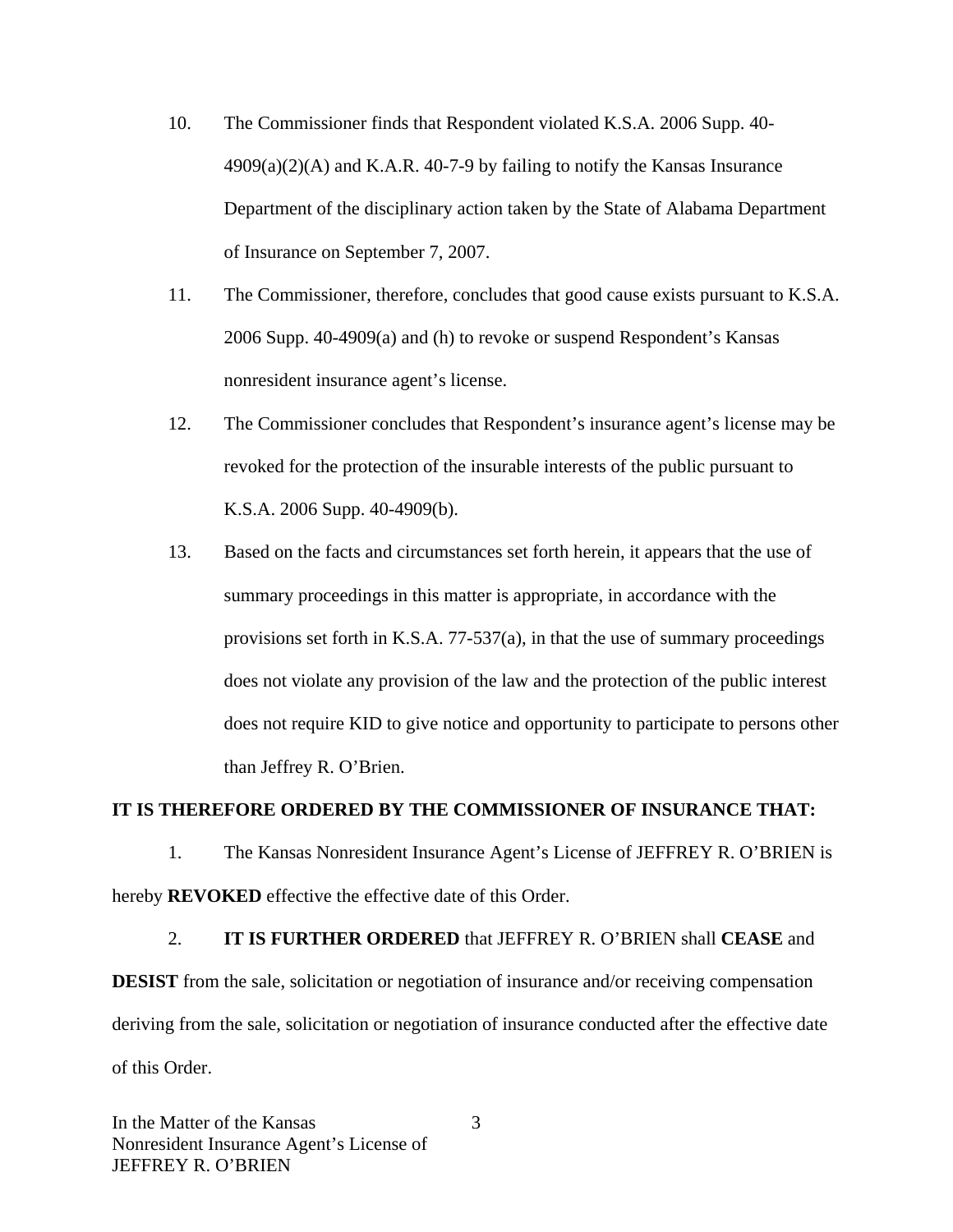### **NOTICE AND OPPORTUNITY FOR HEARING**

Jeffrey R. O'Brien, within fifteen (15) days of service of this Summary Order, may file with the Kansas Insurance Department a written request for hearing on this Summary Order, as provided by K.S.A. 77-542. In the event a hearing is requested, such request should be directed to:

> John W. Campbell, General Counsel Kansas Insurance Department 420 S.W.  $9<sup>th</sup>$  Street Topeka, Kansas 66612

Any costs incurred as a result of conducting any administrative hearing shall be assessed against the agent/agency who is the subject of the hearing as provided by K.S.A. 40-4909(f). Costs shall include witness fees, mileage allowances, any costs associated with reproduction of documents which become part of the hearing record, and the expense of making a record of the hearing.

If a hearing is not requested, this Summary Order shall become effective as a Final Order, without further notice, upon the expiration of the fifteen (15) day period for requesting a hearing. The Final Order will constitute final agency action in the matter.

In the event the Petitioner files a petition for judicial review, the agency officer designated pursuant to K.S.A. 77-613(e) to receive service of a petition for judicial review on behalf of the Kansas Insurance Department is:

> John W. Campbell, General Counsel Kansas Insurance Department 420 S.W.  $9^{th}$  St. Topeka, Kansas 66612

## **IT IS SO ORDERED THIS \_13th\_ DAY OF FEBRUARY, 2008, IN THE CITY OF TOPEKA, COUNTY OF SHAWNEE, STATE OF KANSAS.**



|                                                                              | /s/ Sandy Praeger         |
|------------------------------------------------------------------------------|---------------------------|
| $\sim$ $\sim$ $\sim$ $\sim$ $\sim$<br><b>DEPARTMENT</b><br><b>CREATED BY</b> | <b>Sandy Praeger</b>      |
|                                                                              | Commissioner of Insurance |

 $/s/$  John Campbell John Campbell General Counsel

In the Matter of the Kansas Nonresident Insurance Agent's License of JEFFREY R. O'BRIEN

4